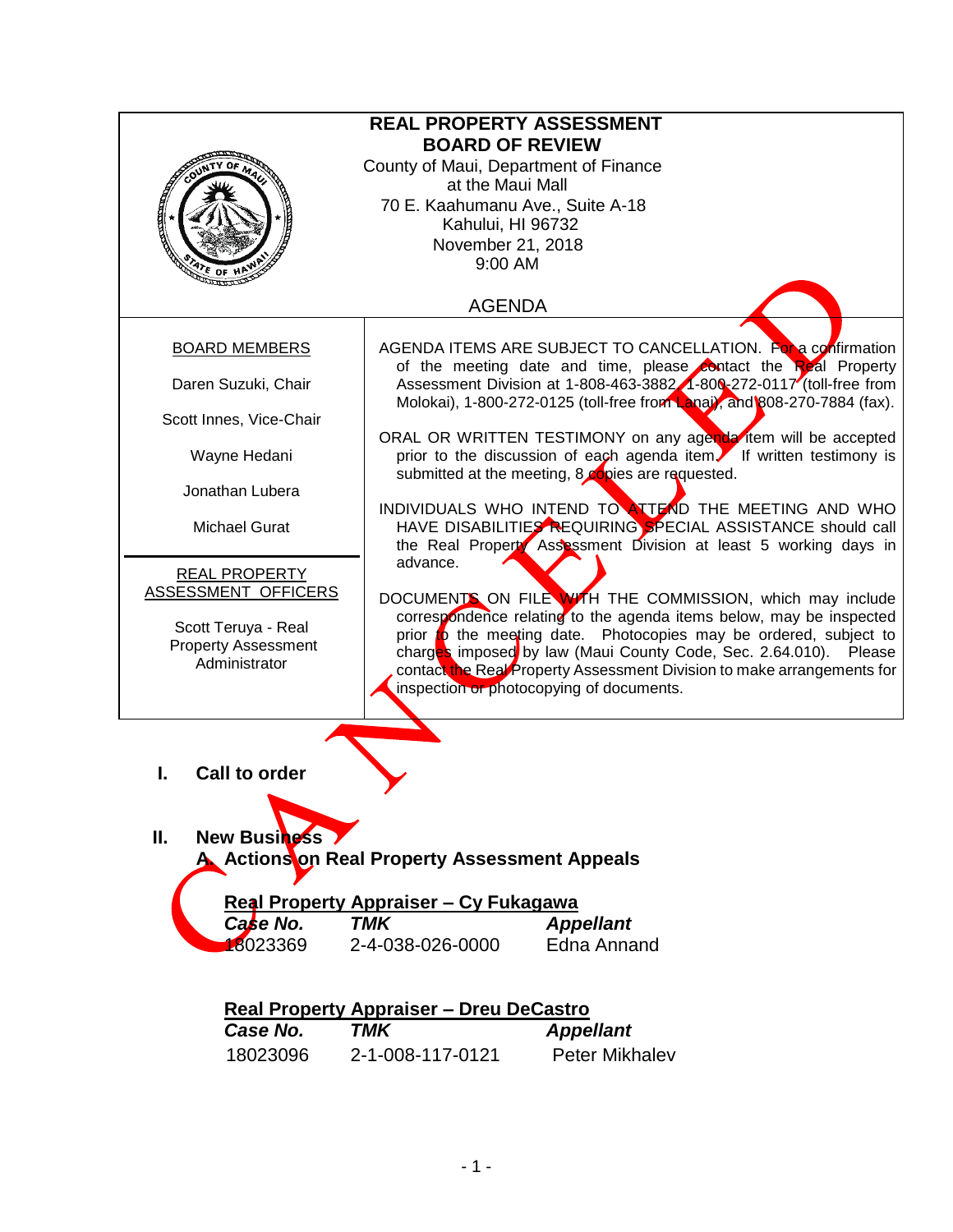## **Real Property Appraiser – Tammy Katsutani**

| Case No. | <b>TMK</b>       | <b>Appellant</b>                 |
|----------|------------------|----------------------------------|
| 18023247 | 4-2-003-061-0000 | Kenneth/Sharon Boudreau          |
| 18023271 | 4-3-002-061-0116 | <b>Tacincala Investments LLC</b> |
| 18023146 | 4-3-006-011-0034 | Eric M Kunkel                    |
| 18023421 | 4-3-019-046-0000 | Mahalo 4593 LLC                  |
| 18023179 | 4-3-019-049-0000 | Kahana Nui LLC                   |
| 18023197 | 4-3-020-070-0000 | <b>Joe Silvestre Trust</b>       |
| 18023643 | 4-4-006-041-0000 | Andrew W Klein                   |
| 18023167 | 4-4-011-031-0000 | Douglas R Kelly Trust            |

## **Real Property Appraiser – Kari Stockwell**

| Case No. | TMK              | <b>Appellant</b>                   |
|----------|------------------|------------------------------------|
| 18023683 | 2-1-008-074-0000 | Hart Wailea LLC (Commercial)       |
| 18023686 | 2-1-008-074-0000 | Hart Wailea LLC (Hotel and Resort) |
|          |                  |                                    |
| 18023148 | 3-7-002-020-0000 | QKC Maui Owner LLC                 |
| 18023428 | 4-5-011-008-0000 | DOF IV Lahaina LLC                 |
|          |                  |                                    |

## **III. Appeals with Unreturned Stipulations**

| Case No. | TMK                               | <b>Appellant</b>                        |
|----------|-----------------------------------|-----------------------------------------|
| 18023091 | 2-1-019-053-0000                  | <b>Russell Oliver Seheult Trust</b>     |
| 18023282 | $2 - 1 - 023 - 004 - 0125$        | Roland J & Mona M Wolfe Trust           |
| 18023278 | 2-1-023-005-0089                  | Walter S Buckley Family Trust           |
| 18023246 | 2-2-028-007-0000                  | <b>Robert W Purdy Jr</b>                |
| 18023224 | 2-3-003-N7-0000                   | John V Bailey Exemption Trust           |
| 18023227 | 2-4-001-003-0000                  | Maui Land & Pineapple Co                |
| 18023215 | 2-9-011-032-0000                  | John Marshall Knox                      |
| 18023251 | $3 - 8 - 08$ $\sqrt{0.56} - 0000$ | <b>US Bank NA</b>                       |
| 18023346 | 3-9-017-094-0000                  | <b>Lloyd Norquist Trust</b>             |
| 18023285 | $4 - 2 - 001 - 024 - 0043$        | Mark Hug                                |
| 18023104 | 4-2-001-024-0055                  | Sierra Pomaikai LLC                     |
| 18023618 | 4-2-009-003-0000                  | Leslie M Crouch Separate Property Trust |
| 18023229 | 4-3-001-001-0000                  | Maui Land & Pineapple Co                |
| 18023355 | 4-3-002-052-0020                  | Venus S Meyer Dec'd                     |
| 18023193 | 4-3-010-002-0124                  | Robert John Allen                       |
| 18023661 | 4-3-010-002-0136                  | <b>Gregory Lee Finch</b>                |
| 18023651 | 4-3-010-007-0223                  | <b>Talbot Family Trust</b>              |
| 18023641 | 4-3-010-007-0227                  | Tanya Natalie Erlach                    |
| 18023353 | 4-3-010-013-0036                  | <b>Kathleen Chris Mayes</b>             |
| 18023122 | 4-4-001-052-0021                  | Nathan/Karen Schoepp                    |
| 18023088 | 4-4-014-006-0058                  | Nader Shafii                            |
| 18023538 | 4-5-004-002-0002                  | Hawaii I, LLC                           |
|          |                                   |                                         |